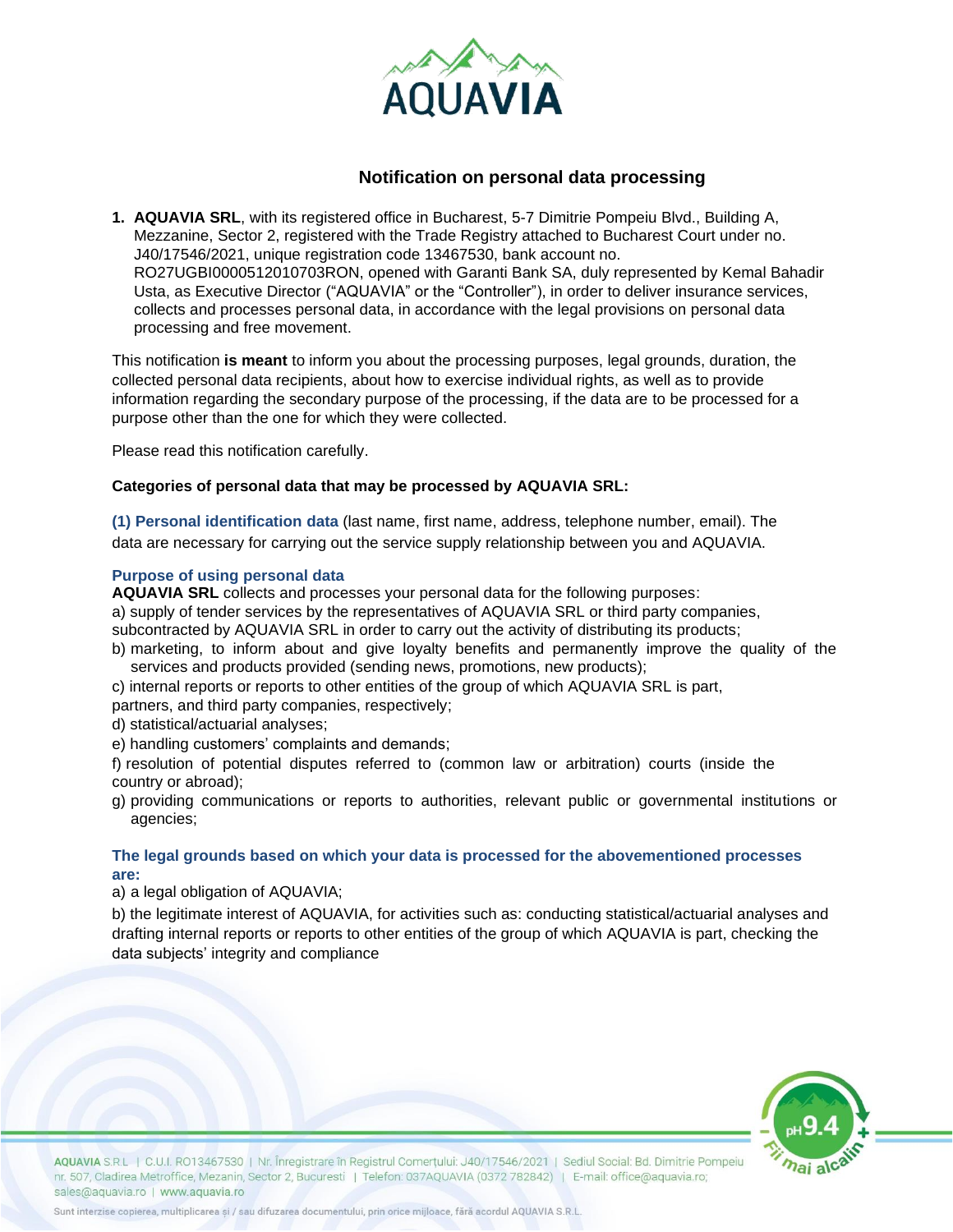

c) your consent;

### **The categories of recipients to whom the collected personal data may be sent:**

a) public authorities (including tax authorities, consumers' protection authorities, relevant public bodies dealing with penal matters), as a result of a legal obligation of AQUAVIA;

b) the suppliers directly/indirectly involved in the distribution process

c) suppliers of marketing, market research, client satisfaction survey and other similar services;

d) agents involved in the management of tenders

e) other companies within GIVESCO A/S

f) courts of law or arbitration courts, notaries public, lawyers, bailiffs, translation offices, other authorized services, expert valuators.

#### **Personal data transfer to a country outside the European Economic Area**

**AQUAVIA SRL** might transfer personal data to other companies outside or within GIVESCO A/S, which are located outside the European Economic Area. For such transfers, AQUAVIA SRL implemented several safeguards to ensure an adequate level of natural persons' protection, similar to the one provided by the EU legislation. Such safeguards include the conclusion of standard contractual clauses approved at European level.

#### **Personal data storage**

Personal data shall be processed for at least the period they are necessary in order to achieve the purposes for which they were collected or processed.

Personal data shall be stored for as long as necessary for the abovementioned purposes or for the time period set out by the general legal provisions.

If you agree to the processing for marketing purposes, the personal data collected shall be stored until you notify us that you are withdrawing the consent you gave for that purpose.

## **The rights you have with regard to your personal data**

As regards personal data processing under the conditions set out in the EU Data Protection Regulation 679/2016, you may exercise any of the following rights:

#### **(1) Right to be informed about and have access to your personal data**

The right to be informed about personal data processing, to obtain from us a confirmation of whether or not AQUAVIA SRL is processing personal data concerning you and which types of data are being processed. If the personal data concerning you are not collected from you, we shall notify you about any available information regarding their source, in the cases when it is not prohibited by law that we disclose the source.

#### **(2) Right to rectification**

The right to request that the inaccurate or incomplete personal data concerning you are rectified or updated, or are completed, when such data are incomplete.



AQUAVIA S.R.L | C.U.I. RO13467530 | Nr. Înregistrare în Registrul Comerțului: J40/17546/2021 | Sediul Social: Bd. Dimitrie Pompeiu nr. 507, Cladirea Metroffice, Mezanin, Sector 2, Bucuresti | Telefon: 037AQUAVIA (0372 782842) | E-mail: office@aquavia.ro; sales@aquavia.ro | www.aquavia.ro

Sunt interzise copierea, multiplicarea și / sau difuzarea documentului, prin orice mijloace, fără acordul AQUAVIA S.R.L.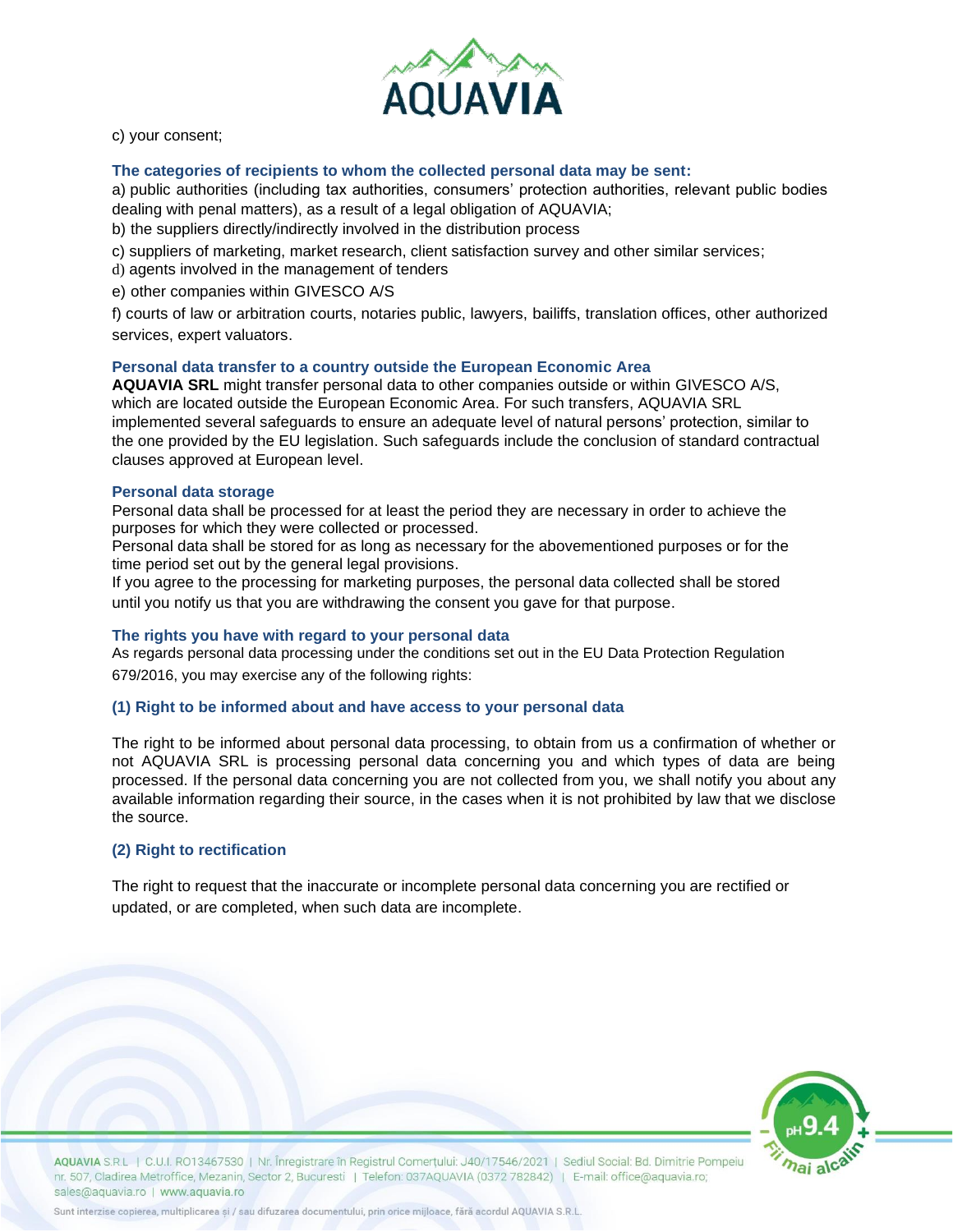

## **(3) Right to data erasure or "right to be forgotten"**

The right to request the erasure of personal data concerning you, under certain circumstances, such as (i) the personal data are no longer necessary in relation to the purposes for which they were collected or otherwise processed, (ii) your data were illegally processed, (iii) data processing was carried out based on your consent, and such consent was withdrawn.

#### **(4) Right to withdraw your consent**

You may withdraw your consent at any time when the personal data concerning you were processed based on your consent.

#### **(5) Right to restriction of processing**

The right to request and obtain the restriction of the processing of the personal data concerning you, under certain circumstances, such as (i) you contest the accuracy of the data, for the period enabling us to verify the accuracy of such data, (ii) your data processing was unlawful, and you oppose the erasure of such data, requesting the restriction of their use.

### **(6) Right to data portability**

Right to receive the personal data concerning you, which you provided to us, and to send them to another controller, if (i) the data processing was either based on consent, and the personal data processing was carried out by automated means. This right may only be exercised if the data provided were processed by automated means and where such data can be extracted in terms of the technical capabilities used by AQUAVIA SRL.

#### **(7) Right to object**

You have the right to object at any time, on grounds relating to your particular situation, to personal data processing, under certain circumstances, such as (i) the processing was carried out for our legitimate interest or (ii) the purpose of the processing is direct marketing, including profiling based on the respective provisions.

**(8) The right not to be subject to a decision based solely on your data automated processing, including profiling, which produces legal effects or significantly affects you**.

You have the right to request human intervention from AQUAVIA, to state your view and appeal the decision.

## **(9) The right to lodge a complaint with us and/or the relevant data protection authority**



AQUAVIA S.R.L | C.U.I. RO13467530 | Nr. Înregistrare în Registrul Comerțului: J40/17546/2021 | Sediul Social: Bd. Dimitrie Pompeiu nr. 507, Cladirea Metroffice, Mezanin, Sector 2, Bucuresti | Telefon: 037AQUAVIA (0372 782842) | E-mail: office@aquavia.ro; sales@aquavia.ro | www.aquavia.ro

Sunt interzise copierea, multiplicarea și / sau difuzarea documentului, prin orice mijloace, fără acordul AQUAVIA S.R.L.